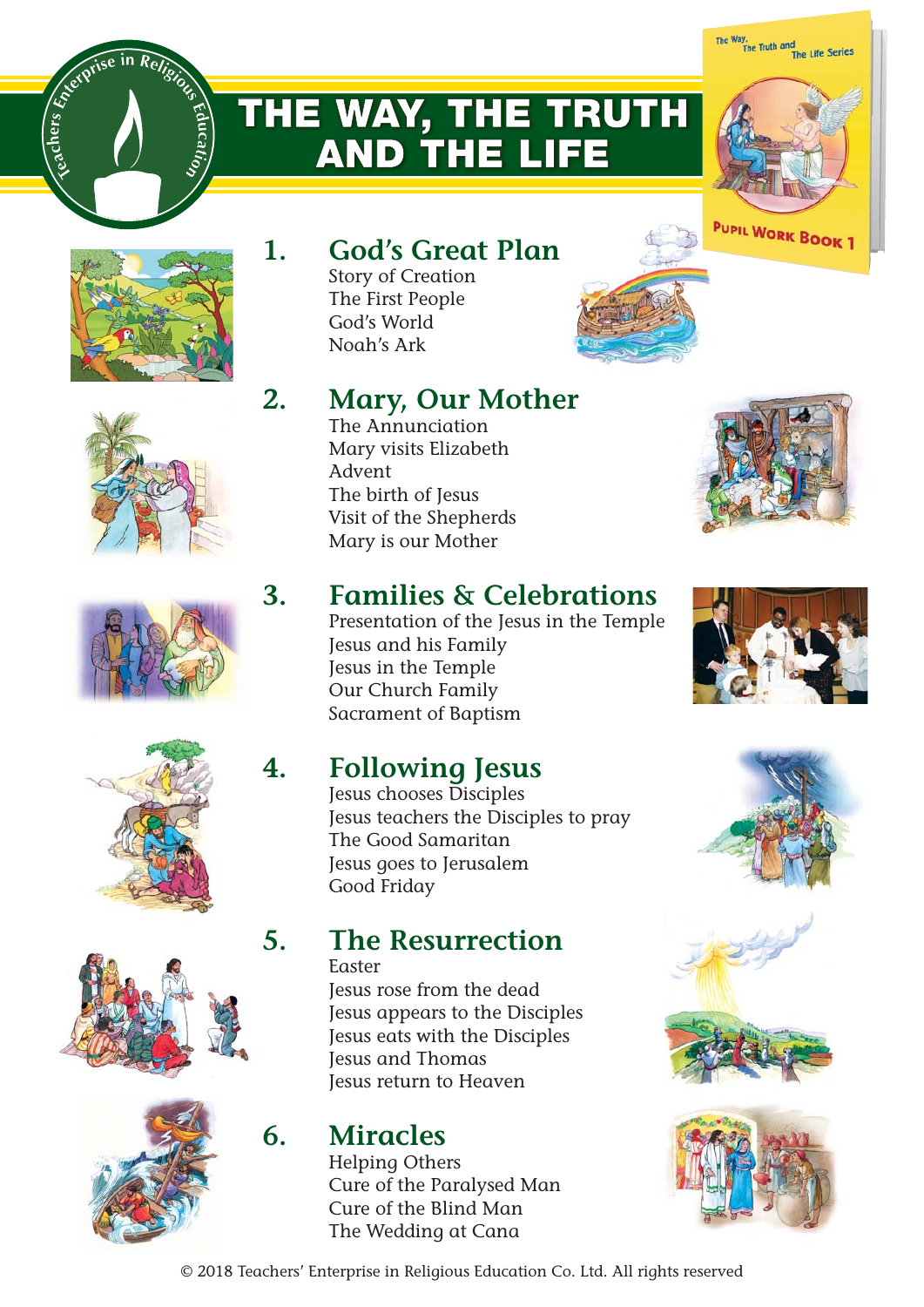# **1.1 God's Great Plan**

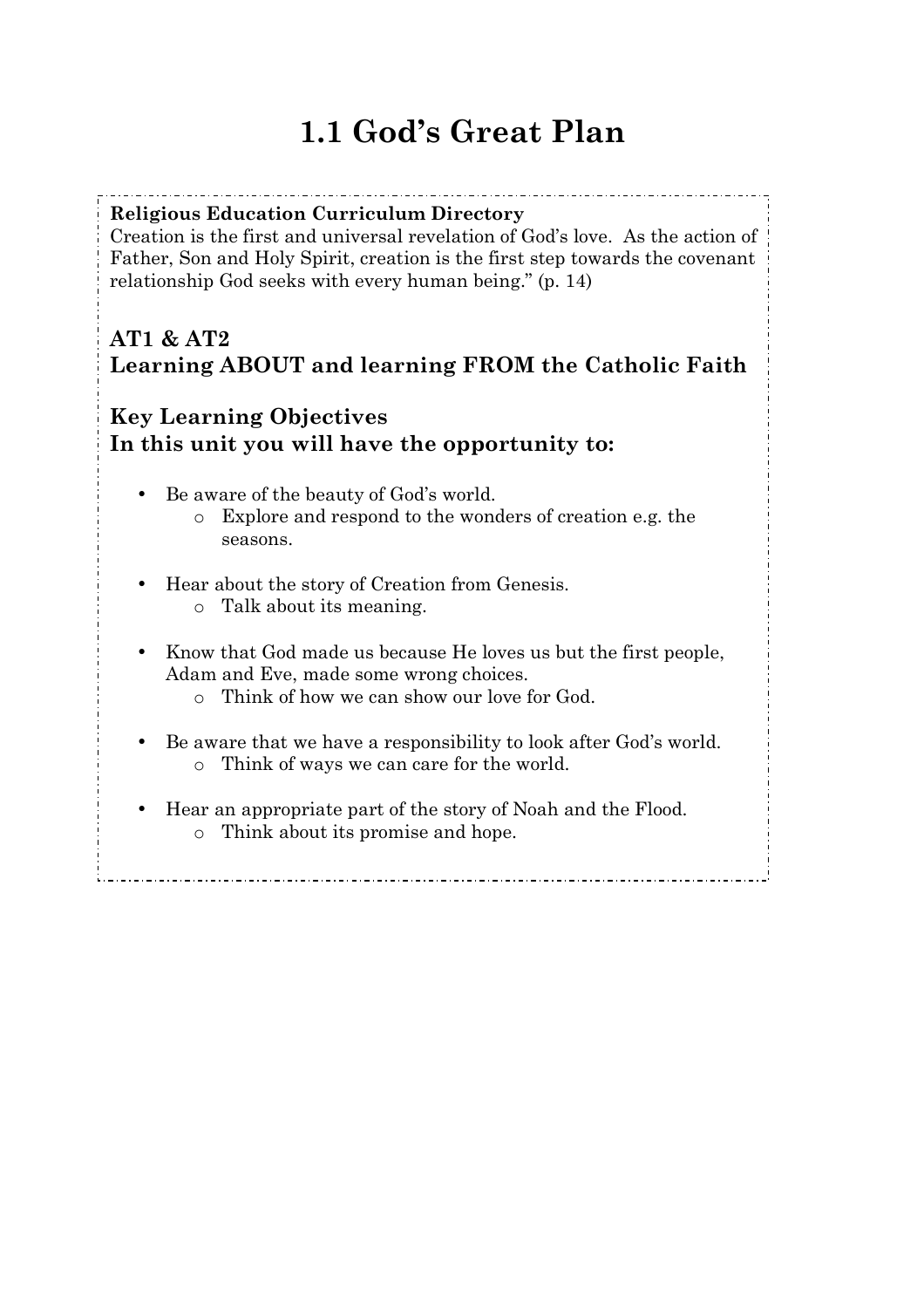### **Catechism of the Catholic Church**

'God sent forth his Son', but to prepare a body for him, he wanted the free co-operation of a creature. For this, from all eternity God chose for the mother of his Son a daughter of Israel, a young Jewish woman of Nazareth in Galilee, 'a virgin betrothed to a man whose name was Joseph, of the house of David; and the virgin's name was Mary'. (Para. 488)

'In a wholly singular way she co-operated by her obedience, faith, hope and burning charity in the Saviour's work of restoring supernatural life to souls. For this reason she is mother to us in the order of grace.' (Para. 968)

### **AT1 & AT2 Learning ABOUT and learning FROM the Catholic Faith**

#### **Key Learning Objectives In this unit you will have the opportunity to:**

- Know that God sent the Angel Gabriel to ask Mary to be the mother of His son.
	- o Reflect on Mary's response;
- Hear about Mary's visit to her cousin, Elizabeth. o Reflect on their good news;
- Prepare to celebrate the birth of Jesus.
	- o Think of how we can prepare for it.
- Know the story of the birth of Jesus.
	- o Be aware that God sent Jesus to help us.
- Know that Mary is our mother too.
	- o Think about how Mary looks after us.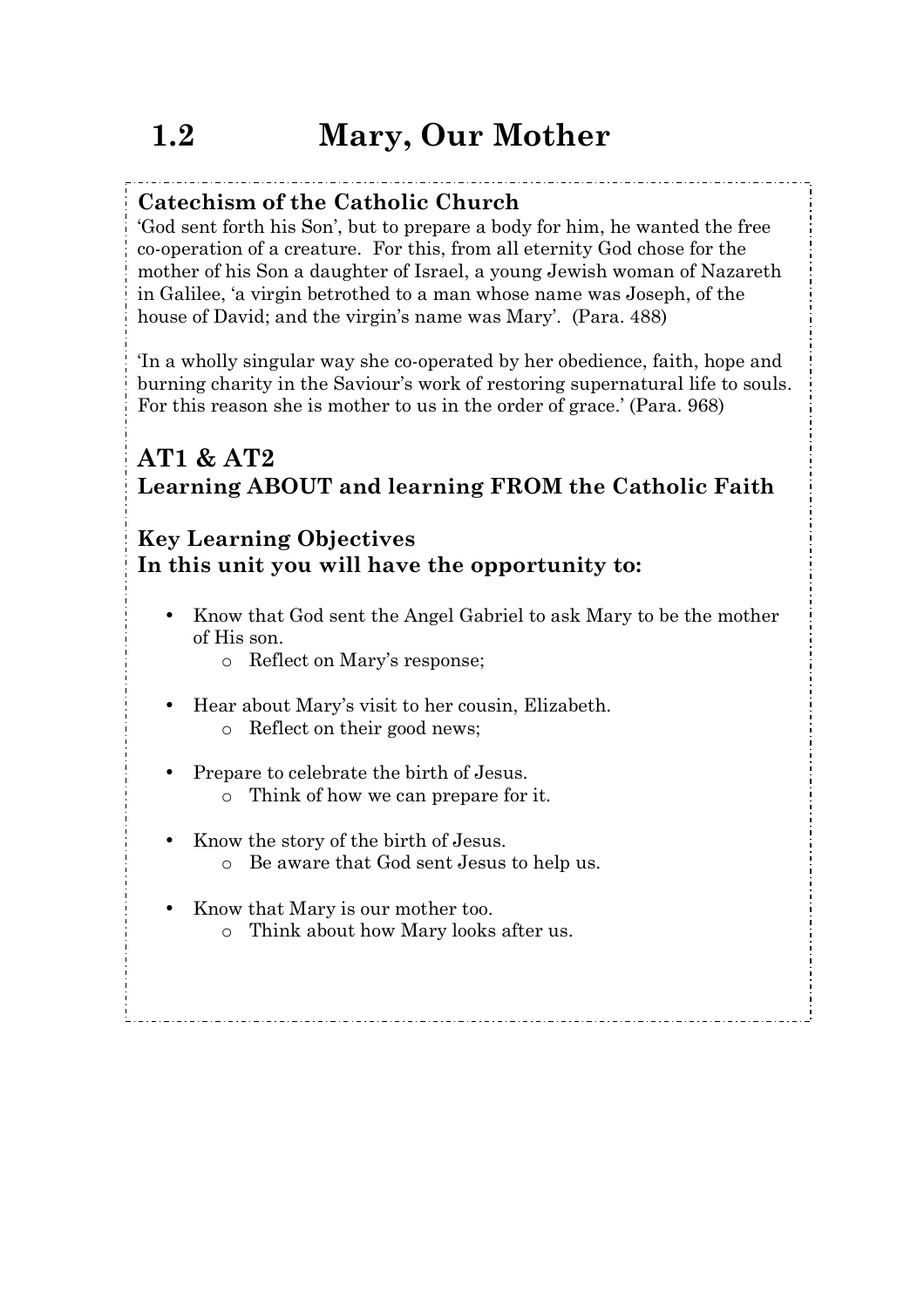# **1.3 Families & Celebrations**

#### **Religious Education Curriculum Directory**

"Foundations for love of neighbour, together with Christian values which promote respect for authority and citizenship, are laid in family life. The values of family life are a vital element in the social doctrine of the Church." p. 35

"The Church is the family of God, the People that God gathers in the whole world." p. 19

"In Baptism we are reborn as children of God in Christ and enlightened by the Holy Spirit." p. 24

#### **AT1 & AT2 Learning ABOUT and learning FROM the Catholic Faith**

#### **Key Learning Objectives In this unit you will have the opportunity to:**

- ! Know that we all belong to a family. o Think about how we can love and help each other.
- ! Know that Mary and Joseph took Jesus to the Temple as a baby. o Think about why this was a very special occasion.
- ! Know that Jesus belonged to a family.
	- o Think of things he may have done with his family.
- ! Know about the loss and finding of Jesus.
	- o Reflect on the feelings of Mary and Joseph when Jesus was lost and then found.
- ! Begin to understand what it means to belong to our Church family. o Reflect on what we do together.
- ! Know that we become a member of the Church by receiving the Sacrament of Baptism.
	- o Talk about what happens when a baby is baptised.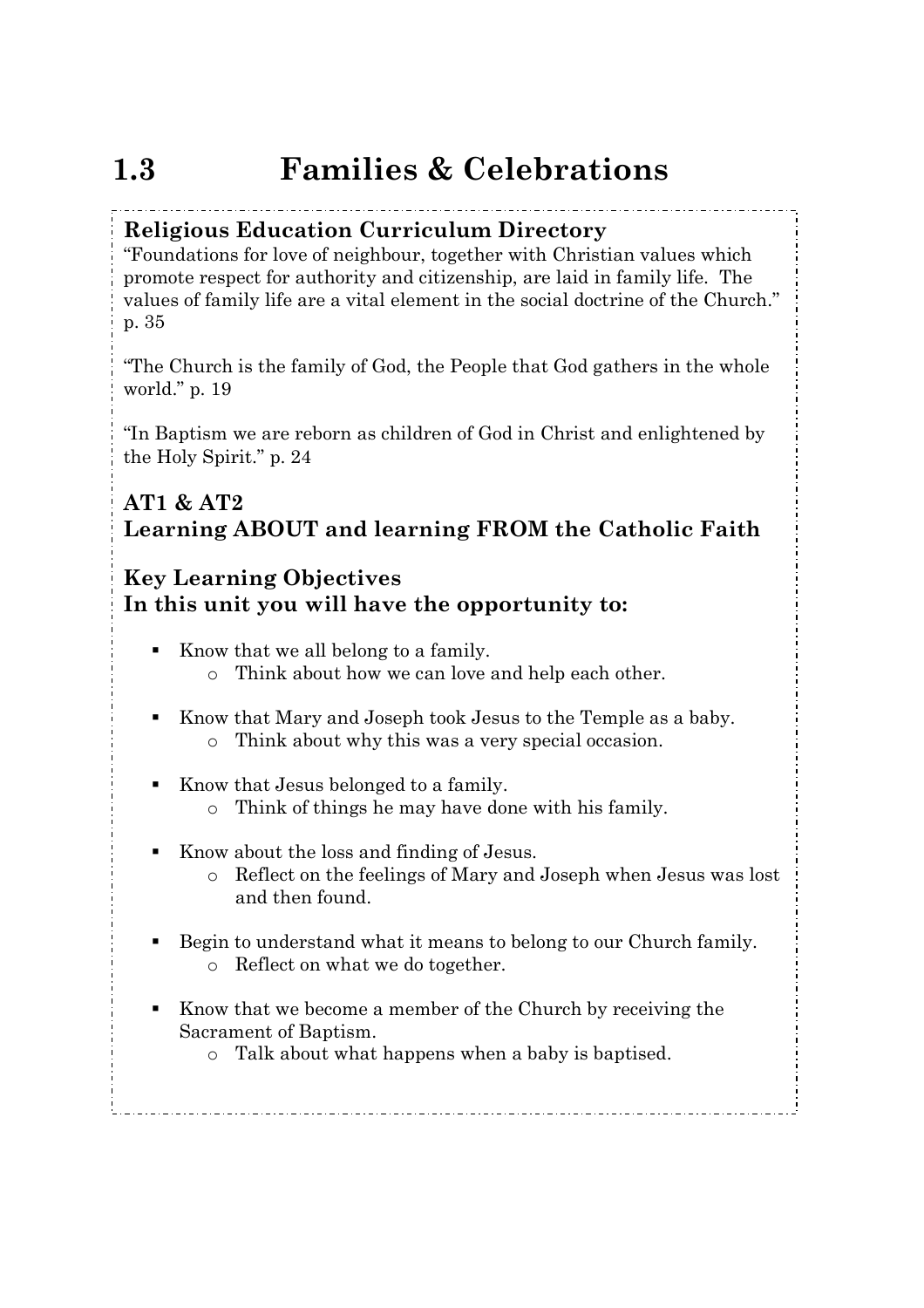# **1.4 Following Jesus**

#### **Catechism of the Catholic Church**

"From the beginning, Jesus associated his disciples with his own life, revealed the mystery of the Kingdom to them and gave them a share in his mission, joy and sufferings." CCC 787

### **AT1 & AT2 Learning ABOUT and learning FROM the Catholic Faith**

#### **Key Learning Objectives**

#### **In this unit you will have the opportunity to:**

- Hear how Jesus chose some of the first disciples (Lk. 3, 5:1-11). o Reflect on how we choose our friends.
- Know how Jesus taught his disciples to pray (Mt. 6). o Reflect on how we pray.
- Hear the story of the Good Samaritan.
	- o Reflect on the message it has for us as followers of Jesus.
- Hear the story of Jesus and his followers going into Jerusalem. o Think of how we can show that we 'welcome' Jesus.
- Know that Jesus died on Good Friday but that this is not the end of the story.

o Reflect on the time of waiting before Easter Sunday.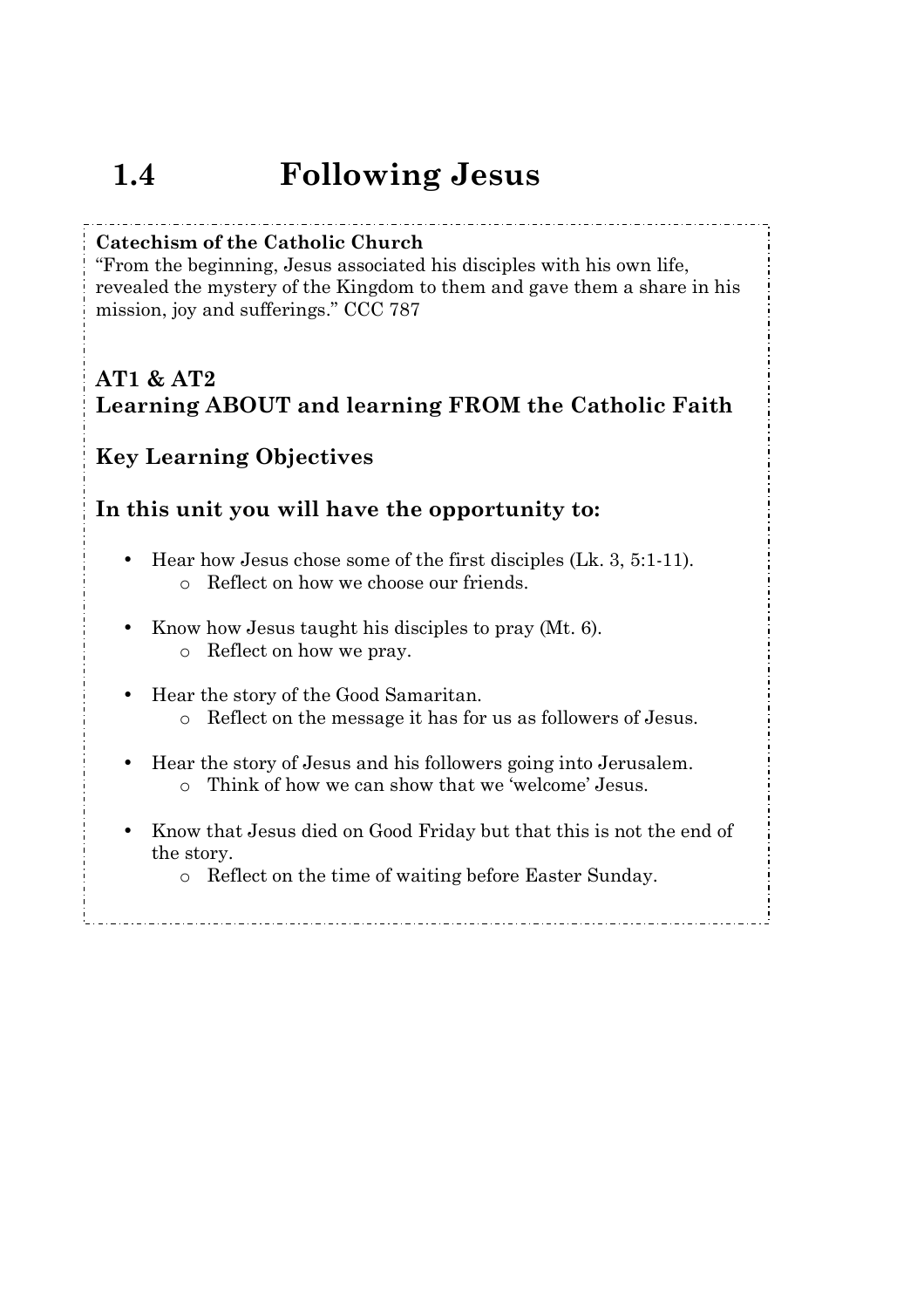# **1.5 THE RESURRECTION**

#### **Catechism of the Catholic Church**

"Jesus Christ's Resurrection – and the risen Christ himself – is the principle and source of *our future resurrection:* 'Christ has been raised from the dead, the first fruits of those who have fallen asleep… For as in Adam all die, so also in Christ shall all be made alive.'" CCC 655

### **AT1 & AT2 Learning ABOUT and learning FROM the Catholic Faith**

### **Key Learning Objectives In this unit you will have the opportunity to:**

- Know that we celebrate the resurrection of Jesus at Easter. o Reflect on who we do this.
- Know that Jesus rose from the dead on the first Easter Sunday. o Reflect on what this means for us.
- Know that Jesus appeared to the disciples in the Upper Room. o Think about the times when we have experienced big surprises.
- Know that Jesus helped the disciples to understand that he was truly alive.
	- o Think about how happy everybody was to see him.
- Know that Thomas did not believe that Jesus was alive.
	- o Reflect on times when we don't understand what is happening.

- Know that Jesus returned to heaven after forty days.
	- o Reflect on the promises he made.

Ī